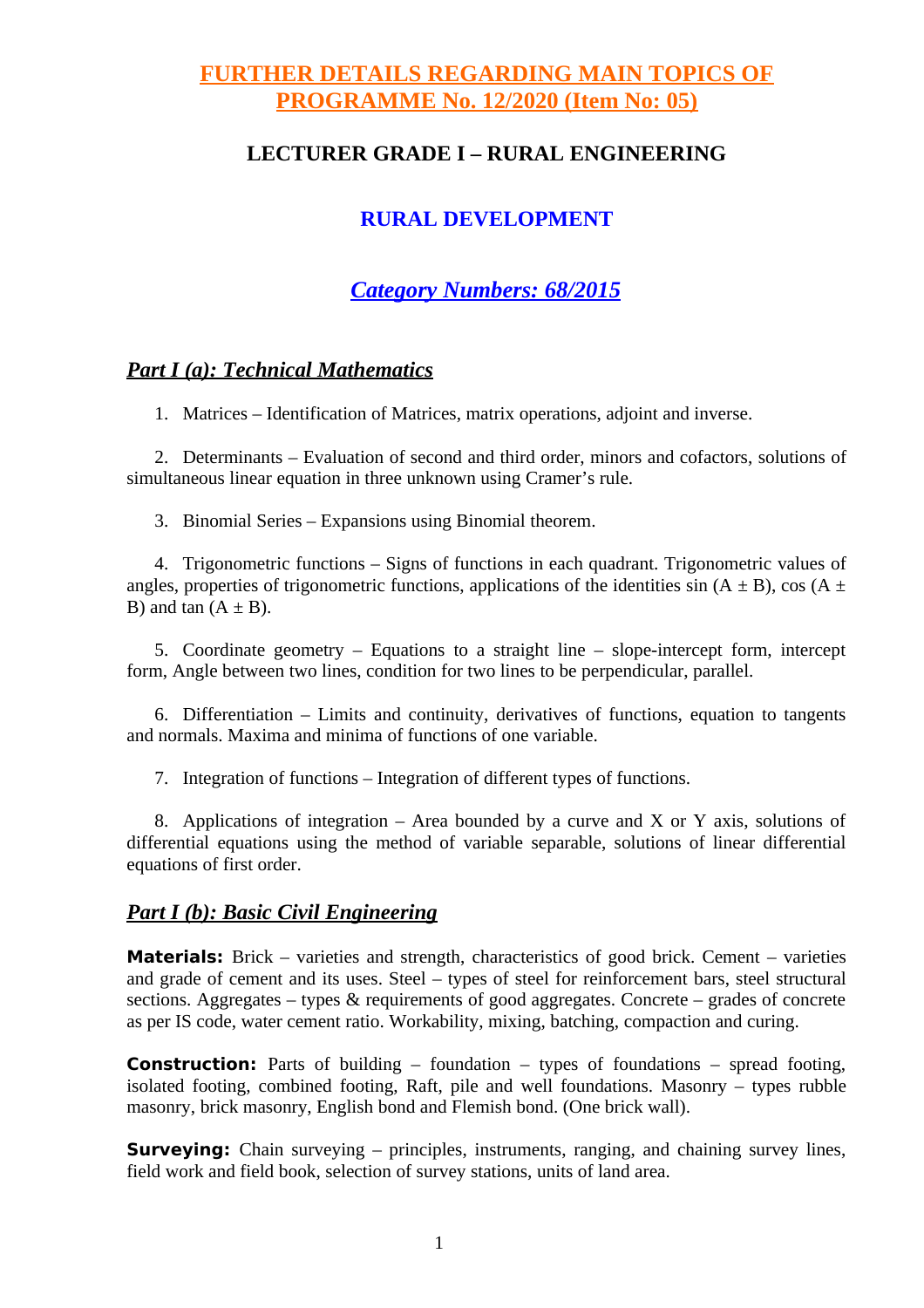Levelling: Levelling instruments, different types, bench mark, reduced level of points, booking of field notes, reduction of levels by height of collimation method (simple problem). Modern survey – instruments – Total station, Electronics theodolite, Distomat.

## *Part I (c): Basic Mechanical Engineering*

**The importance of IC Engines:** Definition, classification – two stroke engines, four stroke engines, working of two stroke engines and four stroke engines with the help of line sketches, comparison between two stroke and four stroke engines, comparison between petrol and diesel engines, function of fly wheel, clutch, gearbox, propeller shaft and differential in power transmission, explain with sketch the working of differential, briefly explain power transmission of 4 wheel vehicle with line diagram.

**The importance of Power Plants:** Introduction, classification of power plants – working of hydroelectric power plant with schematic sketches – working of thermal (Steam and Diesel) power plant with schematic sketches – working of nuclear power plant with schematic sketches.

# *Part I (d): Basic Electrical Engineering*

Review with discussion of electric current, potential difference, power, EMF, resistance and its laws, Ohms law and series parallel circuit, electromagnetism, generation of AC and DC supply.

**Idea of Basic electrical circuit:** Electrical supply and load and its functioning, division of voltage and current in a parallel and series circuit – simple problems, units of power and energy, solution of DC circuit with calculation of energy consumption in an installation.

**Circuit parameters:** Resistance, Capacitance and inductance. AC circuit with R, L, C. Simple solution of typical AC circuit with resistance, impedance, power and power factor.

**Electrical circuit of an installation:** Earthing, lightning protection.

## *Part I (e): Essentials of Electronics Engineering*

Active and passive devices – review only. LED – working, applications, comparison of LED lighting and CFL lighting. Full wave rectifier  $-$  diagram and explanation, 5 V power supply  $$ with bridge rectifier and 7805. SMPS – block diagram and advantages. Integrated circuits. SMDs – advantages. Static electricity – precautions in handling electronic circuits.

**Switches:** ON / OFF, push to ON, push to OFF, push to ON / OFF, SPST, SPDT, DPDT. Working and application of limit switches, proximity switches, relays.

**Microcontrollers:** Simple block diagram of 8 bit microcontrollers – application.

**Mobile technology:** CDMA and GSM. Compare – 2G and 3G technologies.

**Inverter & UPS:** Block diagram. Compare – inverter and UPS. Online and off line UPS – differentiate. Battery selection for UPS and inverter.

**E-waste:** Health hazards of e-waste.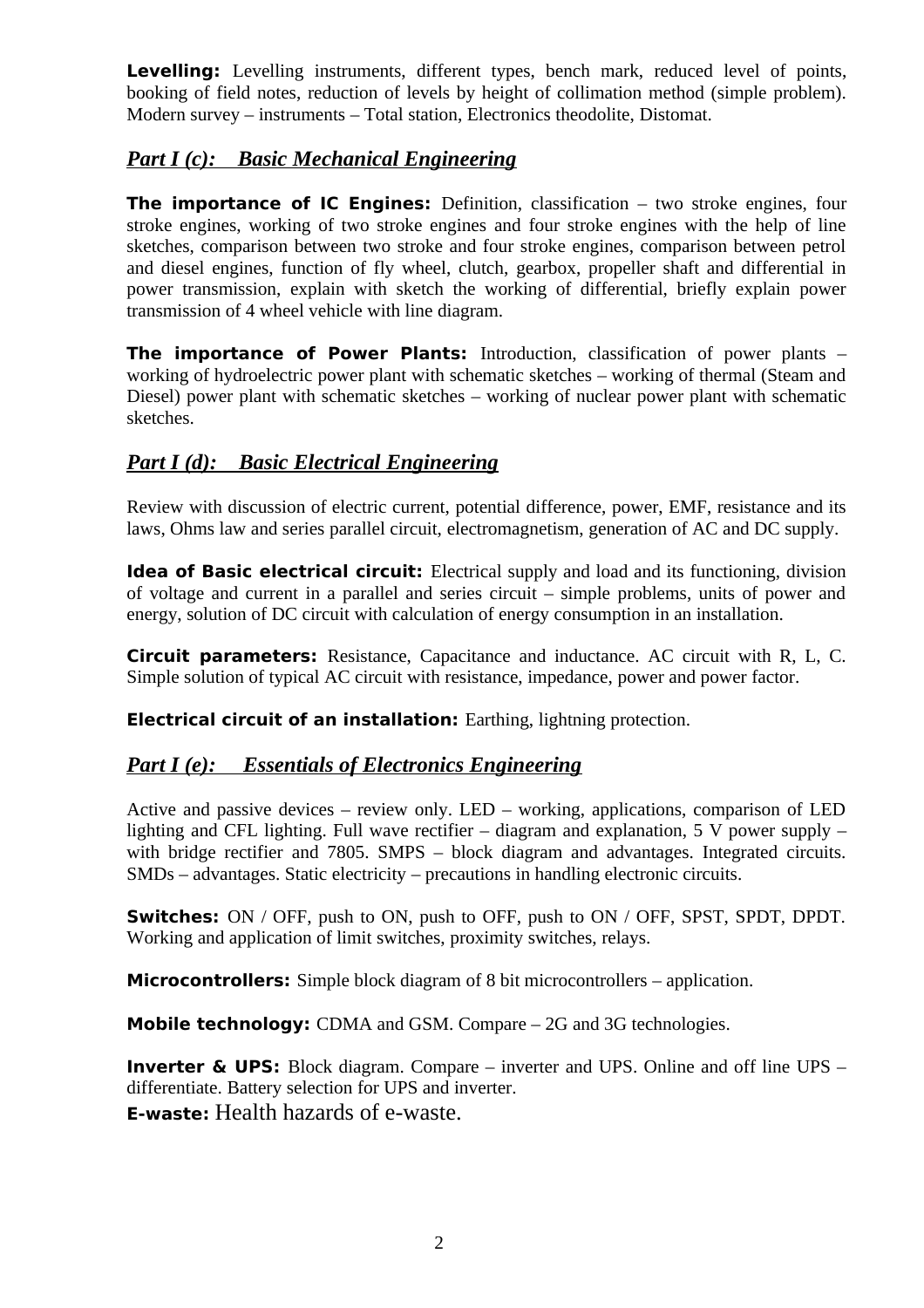# **I** *Construction Engineering*

**Structural Building Materials:** Stone – classification – geological, physical and chemical classification – characteristics of good building stone – varieties of stones – granite – trap – basalt – sand stone – Laterite. Values of load bearing capacity of stones. Quarrying of stones – methods – wedging and blasting – explosives used. Dressing of stones. Clay products Bricks : Raw materials used – composition of brick earth, manufacturing methods – IS specifications of bricks – characteristics of good brick used for building purpose.

Tiles: Types of tiles – characteristics – uses – Porcelain and glazed tiles

Earthenware and stoneware pipes – uses – qualities

Lime: Sources of lime – Classification – methods of manufacturing (Description only)

Cements: Composition, Compounds present, manufacturing methods – characteristics of cement, Types of cement – properties of each – characteristics of cement – Tests on cement – consistency test, fineness test, Specific Gravity test, setting time test, Soundness test.

Puzzolana – definition – common Puzzolanas used as admixtures in cement

Aggregates: Sand: Sources of sand – River sand, Sea sand and pit sand – Limitations of mining of sand from rivers and sea shore – M-sand, alternatives of sand.

Coarse aggregates: Materials generally used, requirements of good coarse aggregates, commonly, used sizes for different applications.

Cement Concrete: Plain concrete – Water cement ratio – Ingredients and proportioning methods characteristics – preparation – workability – Tests on Cement concrete – Laboratory tests and field tests – Slump test, compaction factor test – Qualities of water used for mixing, Reinforced cement concrete – qualities of materials – Types of reinforcement used – Characteristics of reinforcing material – waterproofing compounds.

Mortar: Preparation of lime and cement mortar – Proportions of mortar for various items of work – tests on cement mortar.

Timber and wood products: Structural classification – soft wood and hard wood – defects in timber – seasoning of timber – preservation of timber

Metals: Ferrous metals – Wrought iron, Cast iron, Mild steel – Special steels – High carbon steel, High tensile steel and stainless steel (Properties and uses only) – Non ferrous metals: Aluminium, Copper, Lead, Zinc and titanium – important alloys – Properties and uses.

**Ornamental Materials for Finishing: Paints and Varnishes: Types – Constituents –** Preparation – characteristics and application.

Plastics: Types - characteristics and properties of PVC – uses – limitations of using plastics Rubber: Characteristics and properties, uses.

Aluminium: Aluminium sections used for building construction – Hand rail and baluster. Doors and windows, Panelling and false ceiling, building façade.

Glass – Types – Uses and properties. Glass used for Structural applications.

Miscellaneous: Abrasives – Adhesives – asbestos – asphalt – bitumen – cork – Plaster of Paris – insulating materials – fibre glass – thermo Cole wood products – veneers, ply wood, particle board – fibre board, hard board, etc.

**Construction Technology:** Masonry: Classification – Stone masonry – Brick masonry – Laterite masonry – composite masonry. Different types of stone masonry – General principles and specifications for stone masonry as per relevant codes.

Brick masonry: Different types of bonds for walls, piers and junctions of walls for equal and unequal thickness – English, Flemish (Single and Double Flemish) – Specification for brick masonry as per relevant codes.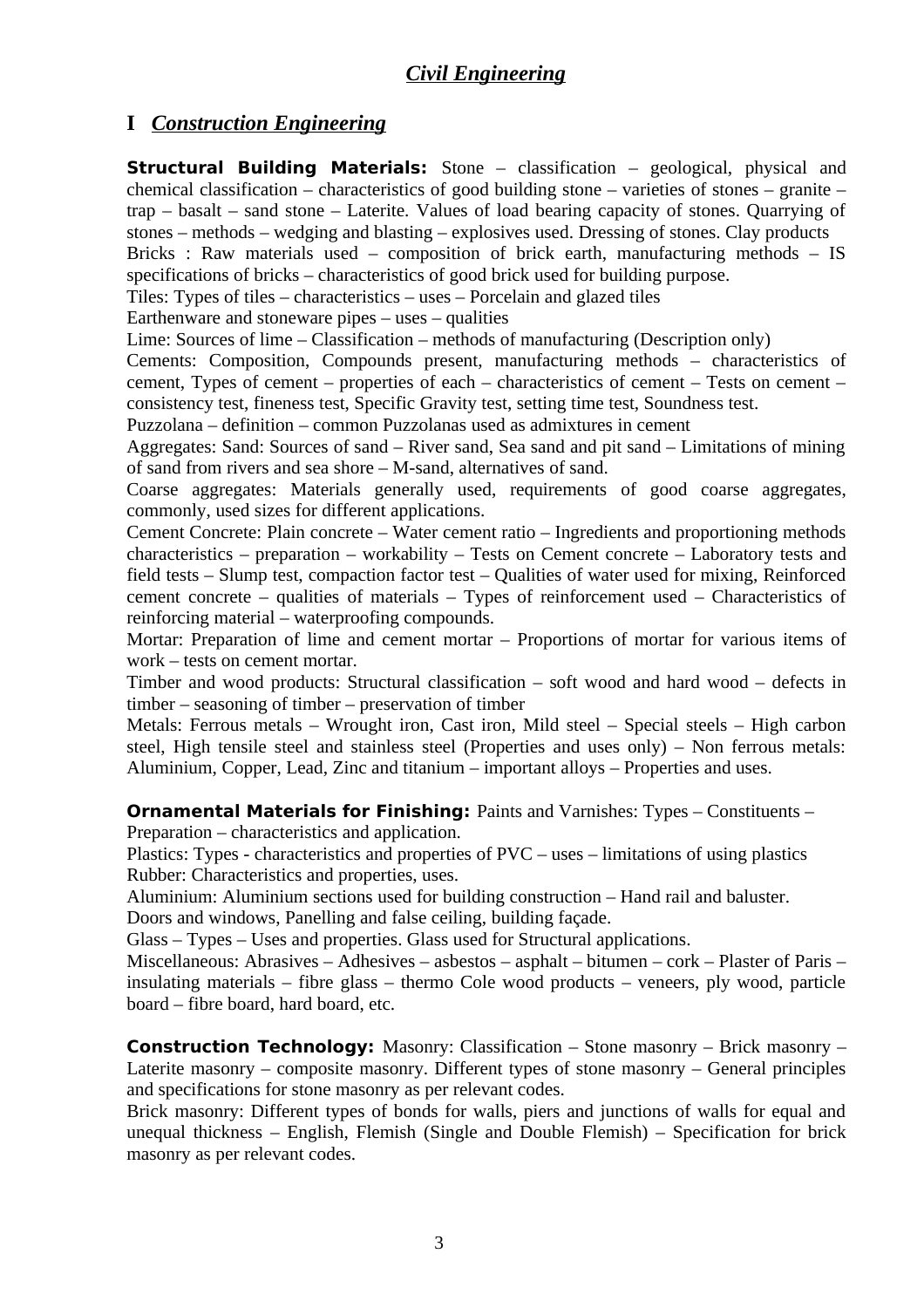Hollow block masonry: Types of hollow blocks used in construction and methods of construction – Advantages and Disadvantages with reference to other types of masonry. Solid block masonry and inter locking block masonry.

Partition walls – Types – materials – requirements.

Modern methods of constructions – Framed – Prefabricated – Earthquake resistant

Damp proof courses: Definition of dampness – causes and effects – methods of prevention – surface treatment – internal water proofing courses.

Pre-stressed concrete: Principle of pre-stressing – Types – Internal & External and different methods – pre-tensioning & post tensioning.

Form work: Functions – materials used – requirements of good form work – modern trends in material & technology – slip forms.

Scaffolding, shoring and under pinning: Definition – purpose and function – requirements – materials used

Plastering and Pointing: Materials and proportion – Functions – general specifications – type

**Building Components:** Different components of building from foundation to roof and their functions

Foundations: Functions, Classification, Shallow-deep, Types – spread footing – raft-matcolumn footing – pile foundation – well foundation.

Flooring: Requirements of a good floor – materials used for flooring, Floor finishes – Types – Mosaic, Marble, Granite, Ceramic tiles, Vitrified tiles, Glass, Wooden, and other types of modern floor finishes.

Doors and Windows: Positioning of Doors and windows with respect to lighting and ventilation – Types and Size – Special types of doors – Flush, Revolving, and collapsible, Rolling and Sliding – Windows – Different types – Ventilator Different types – Fittings for doors and windows.

Lintels and sunshades: Types of lintels – Wooden, Stone, brick, RCC and RSJ lintels – Sunshades – Canopy and sun breakers.

Arches – Types, terms used.

Vertical Transportation: Staircases, Lifts and Escalators – Planning and location – component Parts of staircase and lift – Types of staircase

Ceiling: Materials used for Ceiling – False ceiling.

Roof: Definition – importance of roofing with respect to climatic conditions – classification – pitched and flat – Coupled, closed coupled and collar roof. Different types of trusses for pitched roof – wood and steel trusses – roof covering for pitched roof – AC sheets, GI corrugated sheets.

Aluminium sheets – PVC sheets – method of arranging and fixing to the battens rafters and purlins – RCC roof – slab with beams – flat and sloped slabs – Flat slab construction – weather proof course to flat roof.

Requirements of good floor finish, Selection of materials

Ceiling: Types, Requirements of good ceiling, selection of materials

Stairs and staircases: Location – types – standards for staircase as per KBR – Tread, Rise, Going, Riser, Nosing – width of stair – Head room – Flight – Landing – Hand rails.

Lift and escalators – Component parts and requirements as per NBC

**Introduction to Construction Management:** Need for construction management -

factors involved in Construction management.

Preliminary planning and organizational aspects importance of planning – site investigation – Feasibility report – collection of data and preparation of project report – different organizations – Engineering department organizational structure of PWD – and responsibilities – Role of various officers – (over seer, AE, A Ex E, EE, SE, CE)

Estimates – preliminary estimate – detailed estimate – budget provision – Administrative sanction and technical sanction – powers of sanction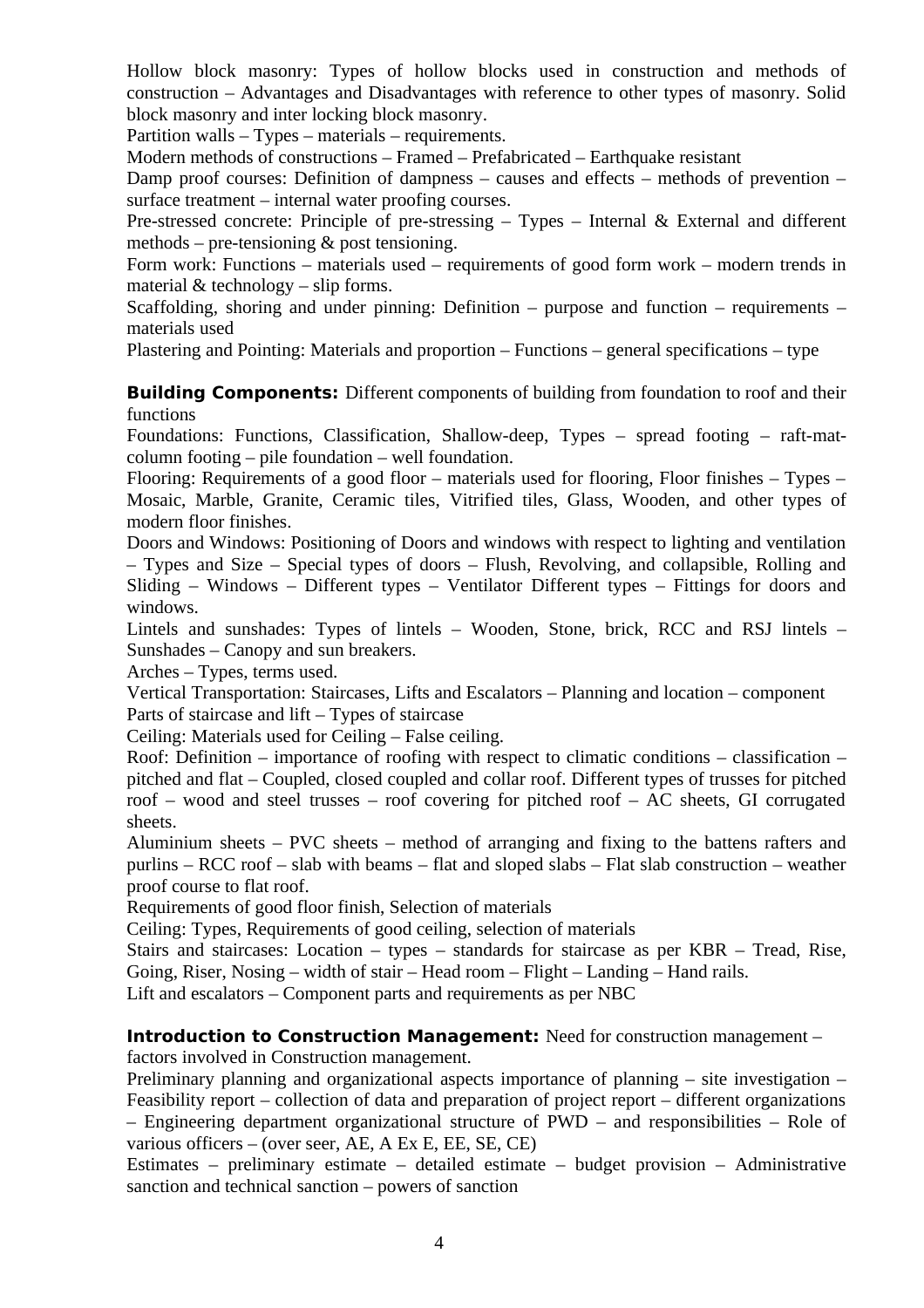**Construction Planning:** Construction stages – construction operation – schedule – procurement of labour, material and equipment – programme of work – objectives of programming – job layout – bar chart and flow process chart – work study – critical path method – preparation of network diagram – critical path and calculation of Float times. Scheduling by PERT. Comparison between PERT and CPM.

**Execution of Works:** Permanent and work charged establishments – specifications – enforcement of specifications – inspection by officials – quality control – supervision – sampling and testing of materials. Regulation of departmental labour muster roll and causal labour roll – out turn – plant capacities and hire charges

**Contracts:** Legality of contracts, types of contracts - piecework contracts, lump sum contracts, item rate contract, percentage contract – negotiated rates – departmental execution of works – piecework system – merits and demerits of each contract system.

**Tender and Tender notices:** Necessity of tenders – sealed tenders – tender notice, tender document – Earnest money and security deposit – opening of tenders – scrutiny of tenders – comparative statements – selection of contractors – negotiation, acceptance of tender, work order – contract agreement – conditions of contract.

Measurement of Works – Measurement book – Rules to be followed in recording measurements – pre-measurements and check measurements – contractor's acceptance of measurement.

**Payment of Bills:** Types of bills – first and final bills – preparation of bills – running account bills – modes of payment – hand receipts – checking of bills – recoveries to be made from bill – contractors ledger – imprest account – works register – works account and abstract

**Human Resource Management:** Definition – Difference between selection, appointment and recruitment – training of employees – managing men – labour welfares – trade unions

**Stores:** Classification of stores – materials – heavy plant and machinery – material handling – transport vehicles – inspection of vehicles – tools and plants – materials at site – borrowing and lending of tools and plants – safe custody of stores – procedure of taking delivery from station yards, demurrage – issue of stores materials – indent stock register – periodical inspection of stores verification and accounting of shortage and surplus – write off.

**Materials Management:** Definition – selection of materials as per standards – Optimum use of materials.

**Construction Machinery:** Earth moving equipments – crawler and wheel tractors – bulldozers – uses – operation of power shovels – selection – output of power shovel – Draglines – types – operations – output of Drag lines – output of hoes.

Concrete Machinery – concrete mixers – classification – ready mix plants – compaction machinery – vibrators – Lifting and hoisting machineries – pumps – types – uses.

**Principles of Safety in Construction:** Causes, effects and prevention of accidents, safety practices in construction – Site Engineers / Supervisor's role – safety through legislation – precautions during handling of materials occupational hazards and basic guidelines for safety in construction industry.

**Entrepreneurship and Management:** Entrepreneurship – concept – definition, role and expectation – Entrepreneurship in construction related activities. Technocrats – managers – Entrepreneurial Motivation and Development – advantages and disadvantages – List the institutions supporting entrepreneurship and their role.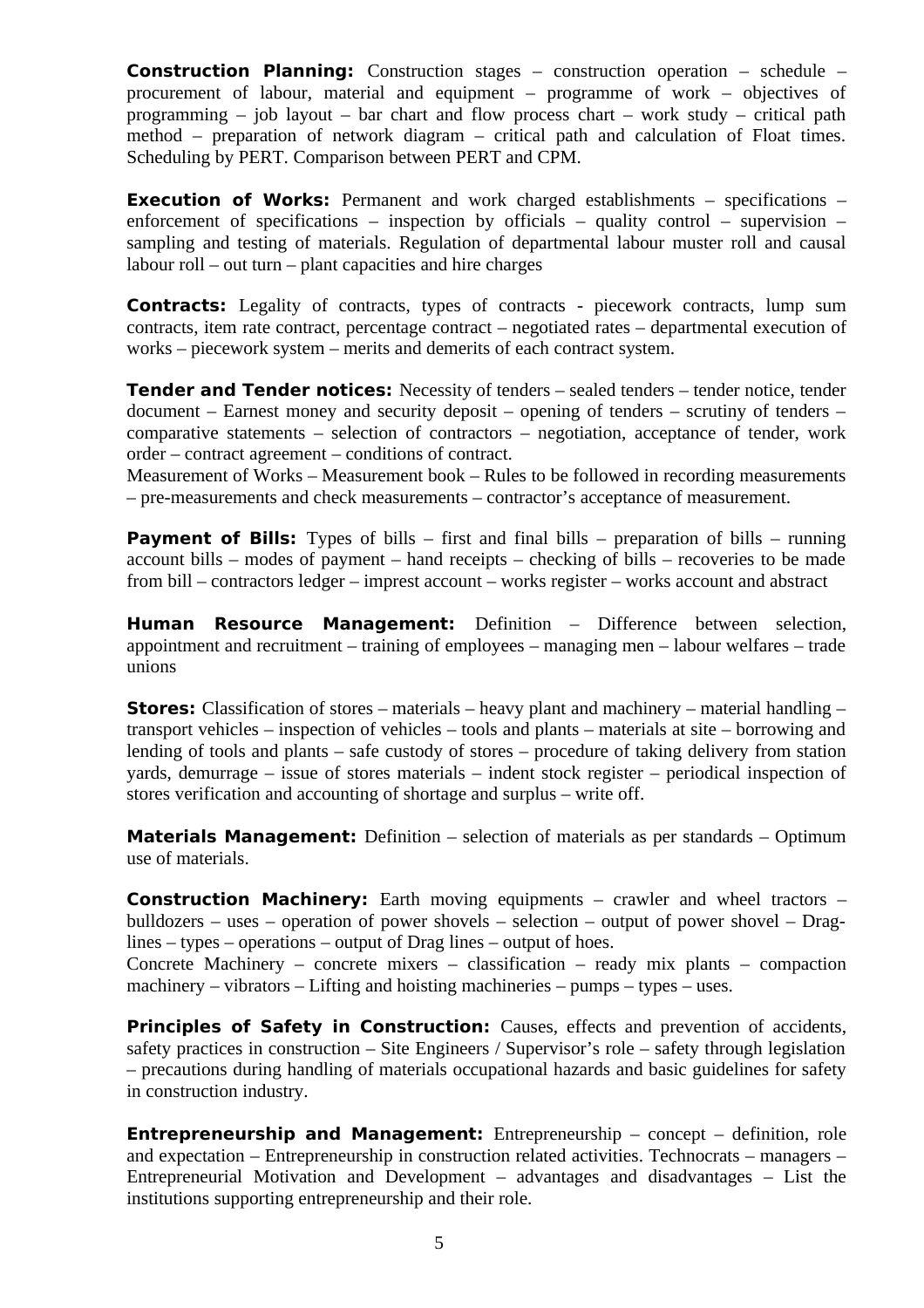**Small Scale Industry:** Growth – its role in economic development - Understands the requirements of a licensed supervisor, surveyor and contractor - Understand statutory requirements of small scale industry - List the different agencies promoting small scale industries – Assistance Programme for small enterprises.

**Quality Management:** Introduction to quality control and quality assurance system – elements of quality – ISO 9000 and T.Q.M. – Quality systems – Definitions of quality policy, quality management quality system  $-$  Indian standards on quality system  $-$  ISO 9000  $-$  Merits and demerits.

#### **Environmental Hazards & Disasters:**

- (a) Meaning of Environmental hazards, Environmental Disasters and Environmental Stress.
- (b) Concept of Environmental hazards, Environmental stress & Environmental Stress & Environmental Disasters.

Types of Environmental hazards & Disasters: (a) Natural hazards and disasters (b) Man induced hazards and Disasters - Causes and Environmental consequences of the flowing natural HAZARDS – Droughts and Floods, Volcanic Eruption, Earthquakes, Landslides, Cyclones, Lightning, Tsunami.

Chemical hazards/disasters: Causes and consequences of release of toxic chemicals, nuclear explosion. Case studies – Minamata tragedy, Bhopal disaster, Chernobyl disaster.

Emerging approaches in Disaster Management – Three Stages.

9. Pre-disaster stage (preparedness) : (a) Preparing hazard zonation maps, Predictability / forecasting & warning. (b) Preparing disaster preparedness plan (c) Land use zoning (d) Preparedness through (IEC) Information, education & Communication.

Pre-disaster stage (mitigation): (a) Disaster resistant house construction (b) Population reduction in vulnerable areas (c) Awareness

10. Emergency Stage (a) Rescue training for search & operation at national & regional level (b) Immediate relief (c) Assessment surveys.

11. Post Disaster stage – rehabilitation: (a) Political (b) administrative aspect (c) Economic aspect (d) Environmental aspect

### **II** *Surveying & Quantity Surveying*

Compass survey – purpose and principles of compass survey – description and working of prismatic compass – concept of meridian – bearing of a line – True bearing and magnetic bearing. Magnetic dip and declination. Field work in compass survey – booking of field notes - Reduced and whole circle bearings - Calculations of included angles in compass traverse. Sources of errors in compass surveying – local attraction – detection and correction. Plotting of compass traverse – closing error and adjustments.

Levelling  $-$  Purpose of levelling  $-$  Errors in levelling  $-$  Curvature and refraction corrections, distance to visible horizon – problems.

Classification of levelling – fly levelling, profile levelling, cross sectioning, checks levelling, reciprocal levelling and contouring. Contouring – characteristics – methods of contouring, plotting by interpolation – tracing contour gradient – uses. Marking alignments of road, railway and canal in a contour map. Capacity of reservoirs using contour maps. Longitudinal sectioning and cross sectioning – plotting – working profile for roads. Permanent adjustments of dumpy level.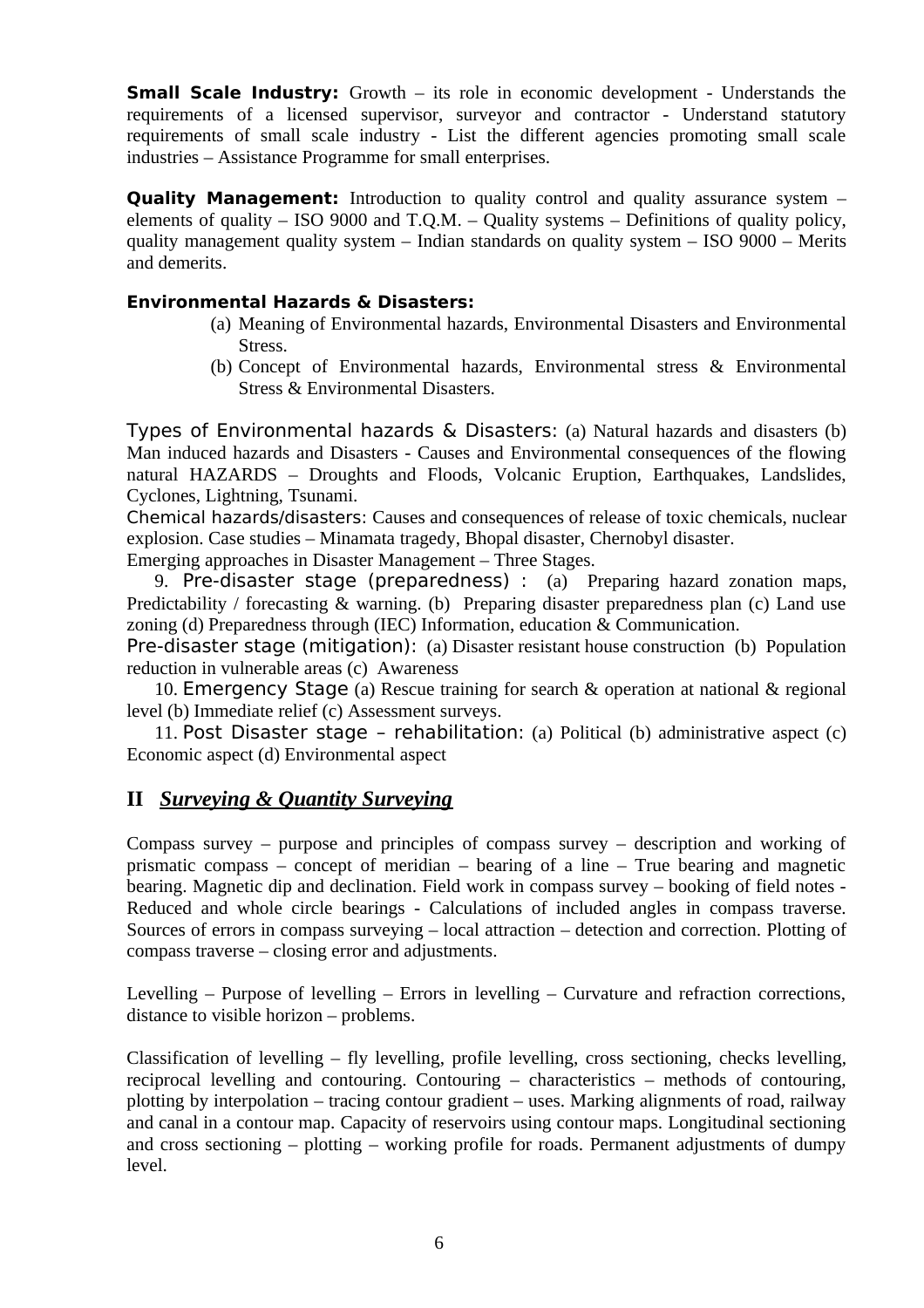**Quantity Surveying and Valuation:** Definition of quantity surveying – essential requirements – quantity surveyor – duties and qualities – definition and elements of estimate – types – rough cost, plinth area, cubical content and service unit method – detailed estimate. Units of measurements for different items as per standard – accuracy of measurements – explain the terms – sundries, Lump sum, Lead and lift, contingencies, unforeseen items, work charged establishment. Earth work computation – Trapezoidal – Mid ordinate and Prismoidal formula for computing volumes – Taking out quantities from Longitudinal section and Cross section in cutting and filling.

Different methods of taking out measurements – Centre line – in to in and out to out – Crossing methods.

Taking out quantities of all items of the following – Below roof level excluding finishing items

- 1. A compound wall
- 2. Computation of the capacity of reservoir from a contour map
- 3. One roomed building (RCC roof Flat & Sloped)
- 4. Two roomed building (RCC roof Flat & Sloped)
- 5. A residential building with RCC roof Flat & Sloped
- 6. An office building with RCC roof Flat & Sloped
- 7. Doors, windows, ventilators etc.

Taking out quantities of all items of the following – above roof level and finishing items including water supply and sanitary fittings.

- 1. One roomed building (RCC roof Flat & Sloped)
- 2. Two roomed building (RCC roof Flat & Sloped)
- 3. A residential building with RCC roof Flat & Sloped
- 4. An office building with RCC roof Flat & Sloped
- 5. Masonry Well.
- 6. Ground level RCC water tank.
- 7. Road estimate Method of taking quantities of a W.B.M. road.

Definition – cost of materials – at source and at site – conveyance charges – standard data book – schedule of rates – Lump sum items – Rules of measurements – rules regarding tolerance of wastage of materials and extra labour.

Preparation of data – categories of labour and labour charge – cost of materials – over head charge including establishment – incidental, lead and lift – exercises. Methods of preparing abstract estimate – exercises.

Detailed and abstract estimate preparation for building with gabled roof, building with hipped roof, building with valley, two storied building (residential and office) Septic Tank and soak pit and steel roof truss.

Detailed and abstract estimate of Slab Culvert, Pipe culvert, Single span T-beam bridge, Pier of a bridge, Detailed estimate of an RCC well and RCC retaining wall.

Detailed estimate of RCC beam, slab, column etc and preparation of bar bending schedule. Detailed estimate of Aqueduct.

Detailed specifications for various items of work of Earth work excavation, Foundation concrete, Masonry work, DPC, Form work, RCC, Plastering, Pointing, Flooring, Painting and Polishing. IRC specifications for WBM road. Preparation of Plan, Estimate and other documents for submission.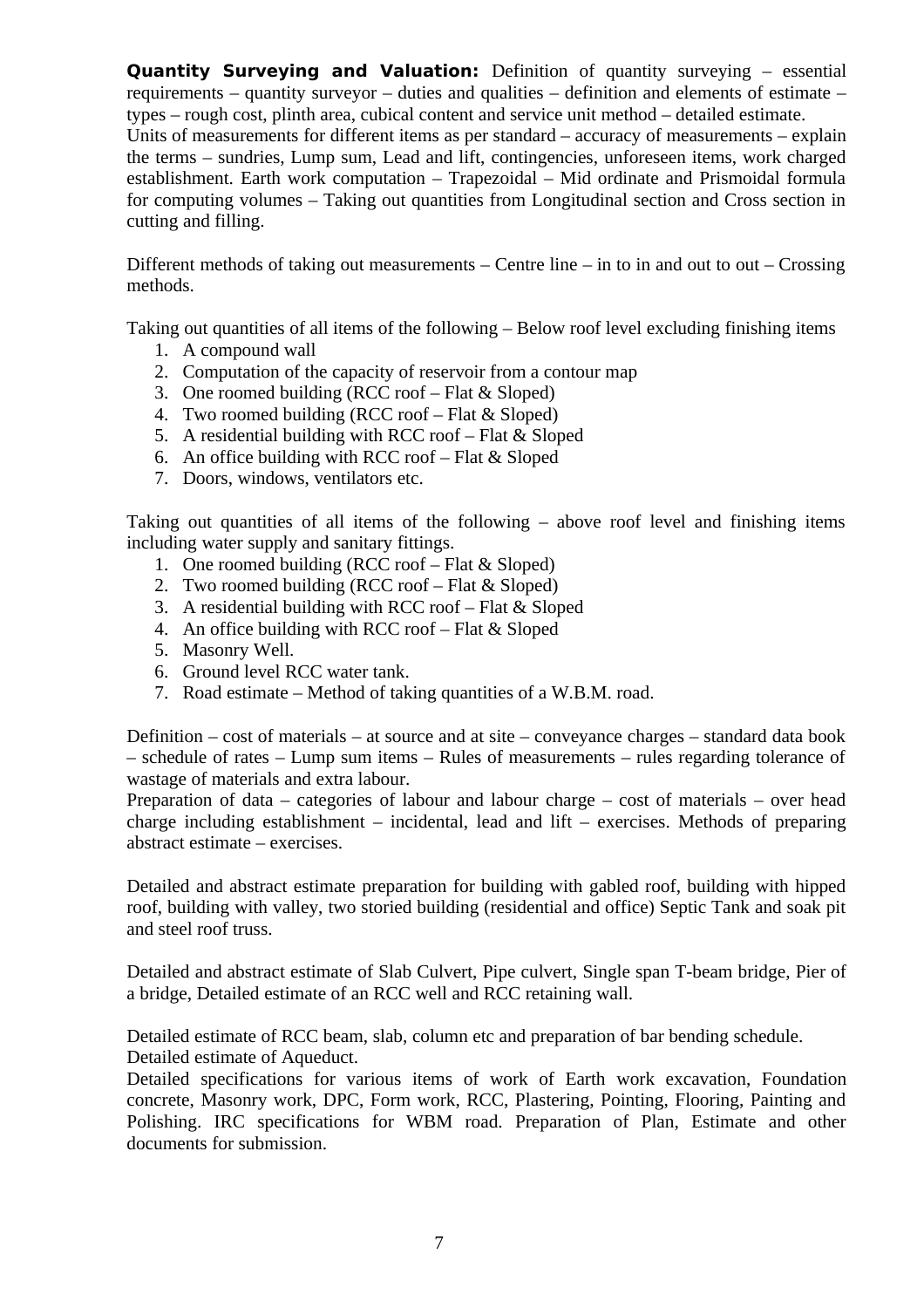Definition of Valuation, meaning, purpose – Factors governing valuation – Life of structure – type location – Maintenance – legal control – Scrap value – salvage value – market value – book value – sinking fund annuity and depreciation.

Methods of valuation – Rental method – direct comparison with cost – Based on profit – Development method of valuation – depreciation method. Calculation of depreciation by different methods. Land valuation – Problems.

### **III** *Irrigation Fluid Mechanics and Environmental Engineering*

**Nature and Scope of Irrigation Engineering:** Definitions – necessity of irrigation – advantages and disadvantages  $-$  perennial and Inundation irrigation  $-$  flow and lift irrigation  $$ direct and storage irrigation.

**Water requirement of Crop:** (a) Principle Crops – Kharif and Rabi Crops in India & Kerala – Dry and wet crops – Crop period (b) Duty – different methods of expressing duty – base period – relationship between duty and delta – Factors affecting duty – requirements for precise statement of duty – duty figures for principal crops – Simple problems on duty.

#### **Hydrology:**

- (a) Rainfall Types of rain gauges precautions in setting and maintaining rainfall records – rainfall cycle – average annual rainfall of an area – Methods of estimating average rainfall over a catchment – Thiessen's polygon method.
- (b) Catchment basin and catchment area free catchment, intercepted catchment runoff – factors affecting runoff – nature of catchment, runoff coefficient – methods of estimating runoff – empirical formulae.
- (c) River gauging importance site selection open gauge well measurement of velocity by surface floats, velocity rods and current meter.
- (d) Maximum flood discharge from rainfall records Ryves and Dicken's formulae, H.F.L. marks, Gauge reading.

#### **Head Works:**

- **(a)** Classification of head works storage and diversion head works their suitability under different conditions – suitable site for diversion works – general layout of diversion works – brief description of component parts of a weir.
- **(b)** Barrage and weirs
- **(c)** Head Regulator scouring sluice flood banks and other protective works
- **(d)** Percolation percolation gradient up lift pressure, effect of percolation on irrigation works, up lift pressure and exit velocity – scour – protective works – solid and loose aprons.
- (a) Dams types selection of site site investigations capacity of reservoirs from contours – dead storage – live storage
- (b) Evaporation Evaporation losses in reservoirs
- (c) Dams rigid and non-rigid dams main types gravity dams failure of gravity dams and remedial measures – elementary profile – limiting height of dam – low dam and high dam – free board and top width – practical profiles of low dam – drainage gallery – spill ways.
- (d) Earth dams situations suitable for earth dams types of earth dams causes of failure of earth dams and precautions – saturation gradient and (phreatic) line – drainage arrangements
- (e) Tank sluices tower head type regulating arrangements.
- (f) Tank surplus works necessity suitable site flush escapes weirs.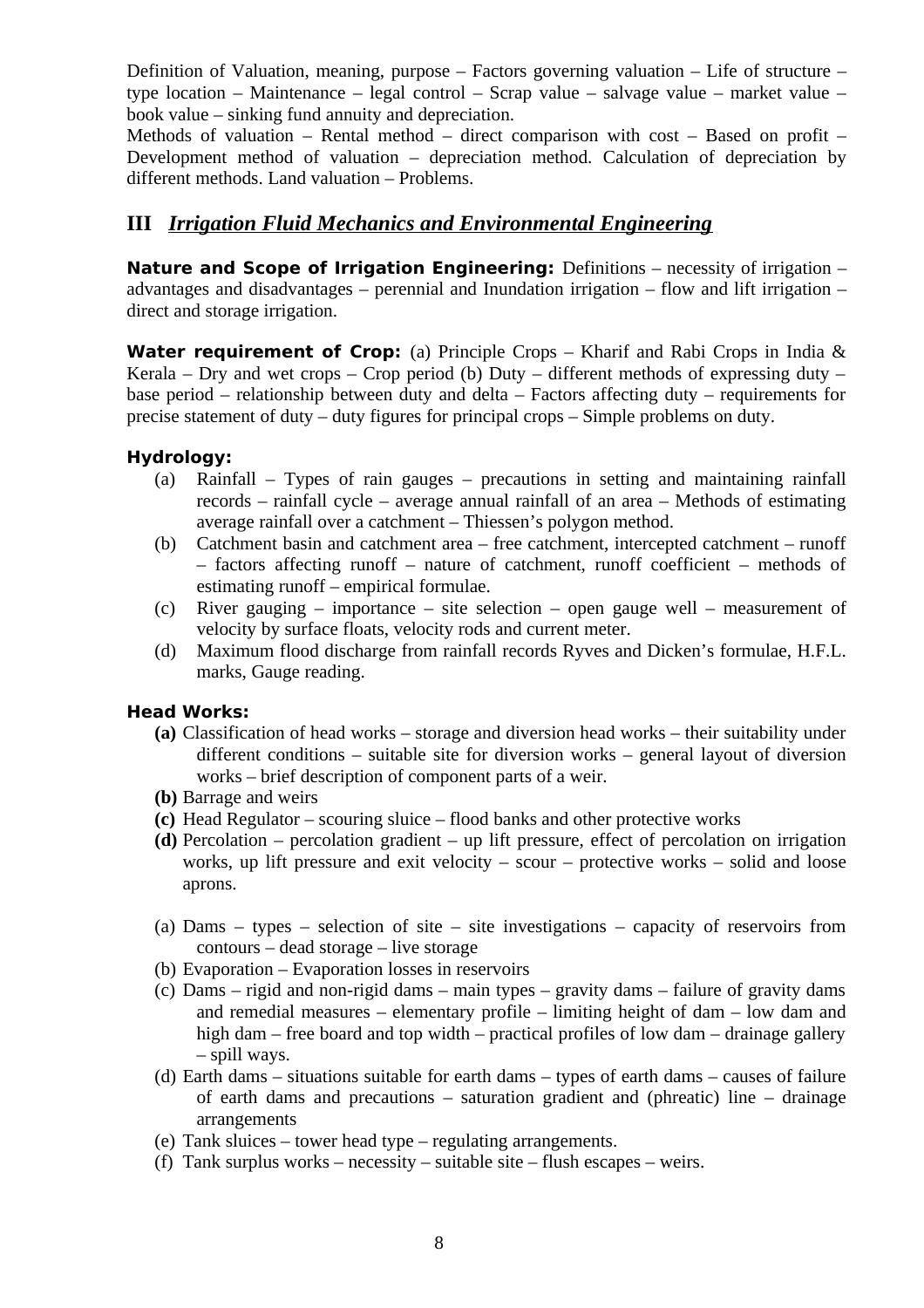#### **Distribution works:**

- (a) Canals classification typical cross section of canal in cutting, embankment, partial cutting and embankment – berms – standard dimensions – balancing depth of cutting – canal lining – types – maintenance of canals.
- (b) Canal regulation sluice drops escapes
- (c) Cross drainage works necessity general description of aqueducts super passage, under tunnel – siphon – level crossing – inlet and outlet.
- (d) Soil erosion methods of prevention of soil erosion.

**Methods of irrigation:** Border irrigation – check-basin irrigation – furrow irrigation – sprinkler irrigation – drip irrigation.

**Fluid Mechanics:** Scope of hydraulics in engineering – definition of density, specific volume, specific gravity, viscosity, Kinematics & dynamic viscosity, compressibility, vapour pressure, cohesion, adhesion, surface tension and capillarity.

Intensity of pressure at a point – pressure head – units of pressure – Pascal's law – Atmospheric pressure – Gauge pressure – Absolute pressure – vacuum pressure – problems – Measurements of atmospheric pressure – simple mercury barometers – pressure measuring devices – piezometer tubes, manometers – u-tube – simple differential and inverted tubes only – mechanical gauge – Bourdon tube pressure gauge.

Pressure on plane surfaces immersed in liquid. Total pressure and center of pressure on horizontal, vertical and inclined surfaces immersed in liquids. Pressure on lock, gates, sluice gate – problems.

**Flow of Fluid:** Types of flow – uniform, non uniform,  $dv/dt = 0$ ,  $dv/dt \neq 0$ , Streamline turbulent, steady, unsteady flow, compressible & incompressible flow – Definitions and mathematical expression,  $dv/dt = 0$ ,  $dv/dt \neq 0$ ,  $dv/ds = 0$ ,  $dv/ds \neq 0$ 

Equation of continuity of flow – problems. Types of energy need – static, pressure and velocity energy need – total energy of flowing liquid. Expressions for energy metre/kg & height liquid column. Bernoulli's theorem – statement and proof (only 2 - dimensional) – problems – assumptions & limitations - application – venturimeter, orifice meter and Pitot tube – problems

**Flow through orifices & Mouth Pieces:** Definition of orifice, types of orifices (based size, shape flow condition) – definition of vena contracta – hydraulic coefficients – Cv, Cc, Cd – experimental determination – problems.

Submerged and partially submerged orifices. Large rectangular orifice – expression for discharge – derivation. Time for emptying a prismatic tank through an orifice at bottom or in the side – head loss due to sudden enlargement and sudden contraction at the entrance of pipe from large vessel, at the exit of a pipe line, obstruction in a pipe line derivation of expression for head loss due to enlargement & contraction – problems. Mouth piece – different types – external and internal – cylindrical – formula discharge through them and problems.

**Pumps:** Centrifugal pumps, reciprocating pumps – working principle – description of propeller pumps, jet and air lift pumps, deep well pumps, diaphragm pumps – description and application.

**Turbines:** Classification – impulse and reaction turbines – Pelton Wheel – description and working, Description of reaction turbines – Francis and Kaplan turbines – Draft tube – purpose

**Notches:** Definition, types of notches – rectangular, triangular and trapezoidal notches. Discharge over rectangular, triangular and trapezoidal notches. Derivations of expressions and problems. Advantages of triangular notches.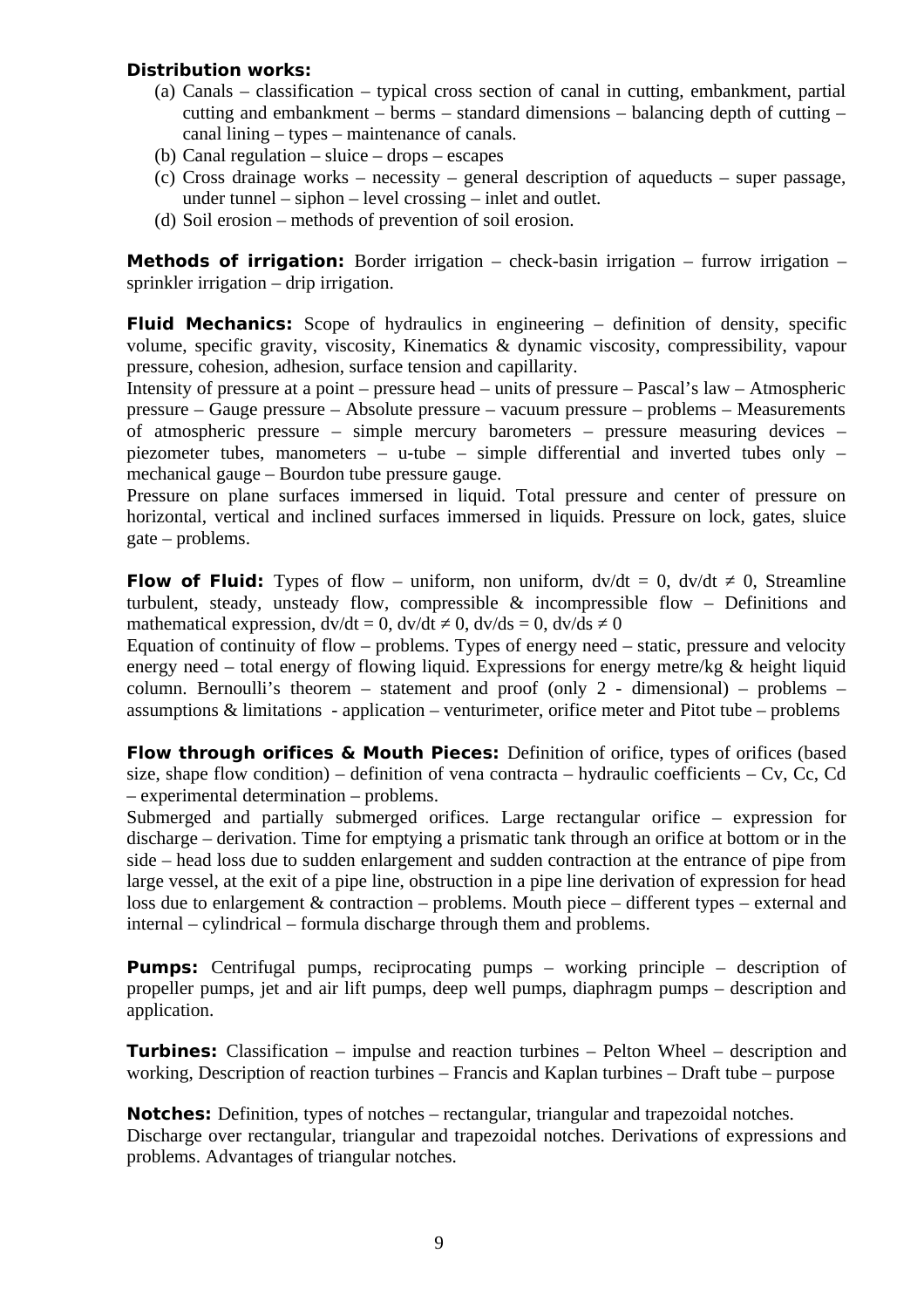Weirs: Classifications – definition – discharge over rectangular weir, end contraction in weir effect of end contraction over discharge – Francis formula and Bazin's formula for end contraction – problems – velocity of approach – problems broad crested weir – problems submerged weir description and problems.

**Hydro-electric Installation:** Layout – intake works, pressure tunnel, penstock, surge tank, action of surge tank anchor blocks and tailrace.

Flow through Pipes.

Frictional loss in pipes – Chezy's and Darcy's formulae – Derivation and problems Hydraulic gradient and total energy line – Water hammer and its effect Syphon – problems.

Flow through Channels Wetter perimeter Hydraulic mean depth – uniform and non-uniform flow – Chezy's formula – derivations / and problems.

Kutters, Mannings and Bazin's formula – Most economical section of channel – condition for rectangular and trapezoidal – derivation – problems.

**Water Supply Engineering:** General importance of water supply – Development of water supply – Different systems of water supply – Need for protect water supply – Estimating water requirement – Total quantity of water for a town, per capita demand and factors affecting demand – water requirements for domestic purposes, industrial use, fire fighting, commercial and industrial needs, public use – variation in demand – Peak demand during day, month and year – Forecasting population by arithmetical, geometrical and incremental increase method (problems)

Sources of Water: Surface source – lakes, streams, rivers and impounded reservoirs, Yield from surface source – Underground sources – springs, wells, infiltration wells and galleries – Yield from wells – test for yield. Conveyance of water : Types of Intakes – Reservoir intake – River intake – Canal intake, Conveyance of water – open channels, aqueduct pipes – List of pipe materials – C. I. pipes, steel pipes, concrete pipes, A. C. pipes, G. I. pipes, plastic and P. V. C. pipes, high density polythene pipes, merits and demerits of each type (brief description only). Pipe joints – spigot and socket joint, flange joint, expansion joint for C. I. pipe, joints for concrete and asbestos cement pipe, methods of leak detection – prevention – rectification – pipe corrosion – causes and prevention.

**Purification of Water:** Quality of Water – Impurities of water – need for laboratory test. Sampling and Testing of water – physical, chemical and bacteriological tests – various standards of water such as pH value, colour, taste, hardness, odour – for potable water.

Flow diagram of different treatment units for both surface and ground sources – reservoir / pond and well

Aeration – methods of aeration – Sedimentation – plain sedimentation and sedimentation by coagulation.

Filtration – construction and operation of slow sand, rapid sand and pressure filters

Disinfections of water – necessity and method, chlorination, pre-chlorination, break point chlorination, super chlorination - Removal of Taste, colour, odour and hardness.

**Distribution System:** General requirements, system of distribution, gravity system, combined system, direct pumping – Methods of supply – intermitted and continuous – advantages & disadvantages

Layout of distribution system – Types – dead end, grid, radial and ring system their merits and demerits and their suitability.

**Appurtenances in Distribution System:** Uses of Sluice valves, Check valves or reflux valves, Air valves. Drain valves or blow-off valves, Scour valves, Fire hydrants and Water meters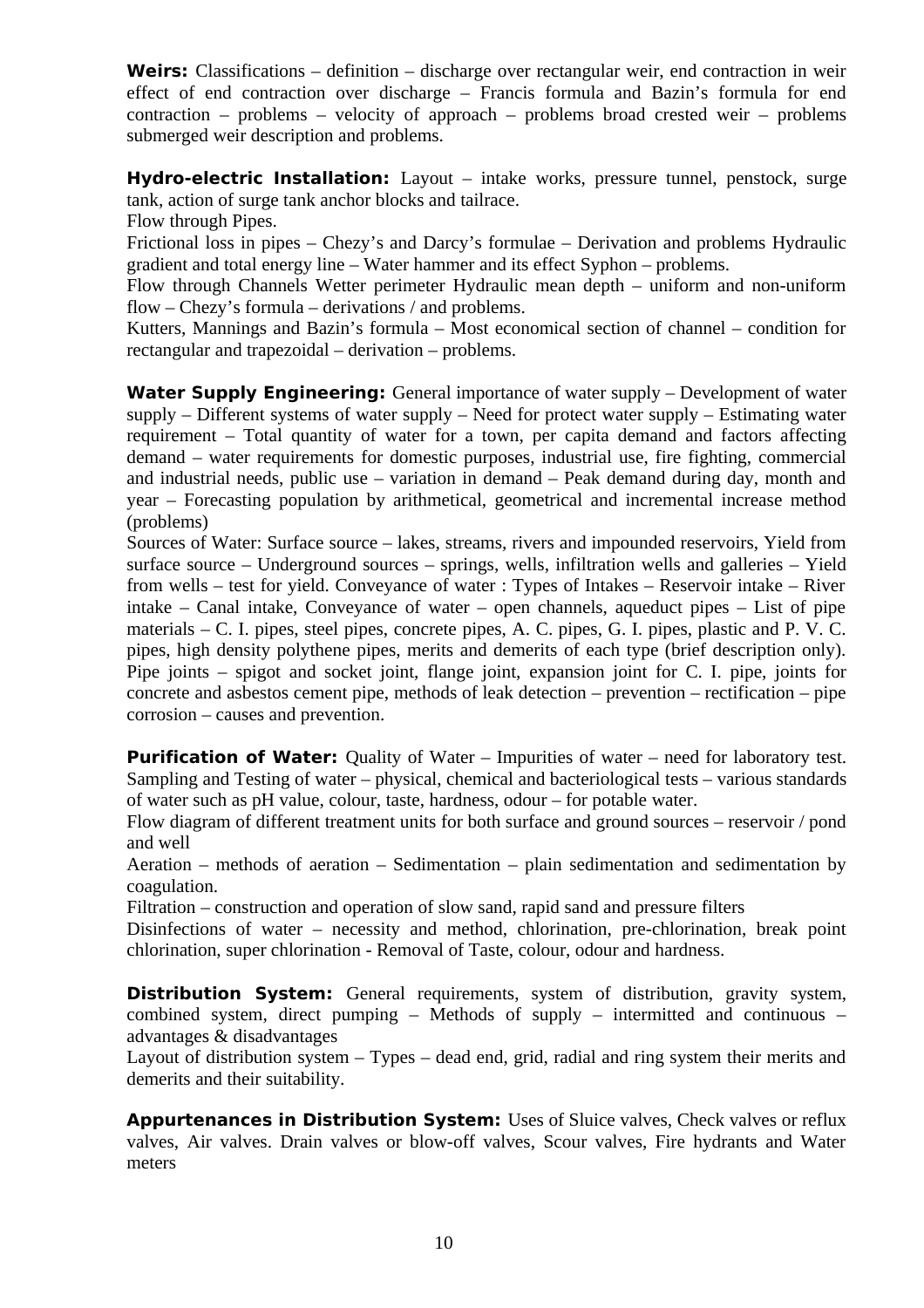**Water Supply Arrangements in Building:** Definition of terms – water main, service pipe, communication pipe, supply pipe, distribution pipe, air gap. General layout of water supply arrangements for single and multi-storied building as per I. S. Code of practice general principles and precautions in laying pipe line with in the premises of a building  $-$  Connection from water main to building.

**Sanitary Engineering:** Objects of providing sewerage works – Definition of terms – sewage, sewerage, sewer, refuse, garbage, sullage etc. – Systems of sewage disposal – conservancy and water carriage Systems  $-$  Types of sewerage systems and their suitability  $$ separate, combined and partially separate – Quantity of Sewage – Quantity of discharge in sewers, dry weather flow, variability of flow, limiting velocities of sewers – Use of nomograms I.S. 1742 – Determination of storm water flow – run-off coefficient – time of concentration, empirical formulae for run-off – Surface drainages – requirements, shapes.

Different shapes of cross section for sewers – rectangular, circular, egg shaped – merits and demerits of each. Brief description and choice of types of sewers – stone ware, cast iron, cement concrete, pre cast sewers - AC pipe

Sewer appurtenances – location, function and construction of Man holes, Drop man holes, Catch basins, Flush tanks and inverted siphon

Necessity of pumping sewage – location and component parts of pumping station

Sewage characteristics  $-$  Strength of sewage, sampling of sewage, characteristics of sewage  $$ physical, chemical and biological – significance of the following tests for – Solids, Oxygen demand, BOD, COD, pH-value , Chlorides

**Sewage Treatment and Disposal:** Preliminary treatment – brief description and functions of Screens, Skimming tanks and Grit chambers

Primary treatment – brief description and functions of plain sedimentation.

Secondary treatment – brief description of Trickling filters, Activated sludge process, Secondary clarifier and Sludge digestion, drying, disposal

Miscellaneous treatment – septic tank – Imhoff tank

Calculation of dimension of a septic tank from a given data.

Sewage disposal – dilution, disposal on lands, oxidation ponds, oxidation ditch, aerated lagoons, anaerobic lagoons.

Solid waste disposal – Methods of disposal – uncontrolled dumping, sanitary landfill, incineration and composting. Drainage and Sanitation in Buildings. Sanitary fittings – traps, water closets, flushing cisterns, urinals, inspection chambers, anti syphonage pipe

Rural sanitation and sanitary latrines, brief description of operational details of bio-gas plants using cow dung, night soil and agricultural wastes.

## **IV** *Transportation and Geotechnical Engineering*

**Road Engineering:** Importance of roads, IRC classification of roads, Classification of urban roads

**Investigation for Road Project:** Different types of road surveys – Fixing the alignment of road – Factors affecting alignment – Drawings required for road project – key map, index map, preliminary and detailed location survey plan - Longitudinal and cross section.

**Geometric Design of Highways:** Road structure – subsoil, sub grade, foundation course – base and wearing course – highway width for different classification of road – Kerbs, road margin, road formation, right of way – camber-purpose and types – super elevation – definition, formula, minimum and maximum values. Sight distance – different types – gradient – different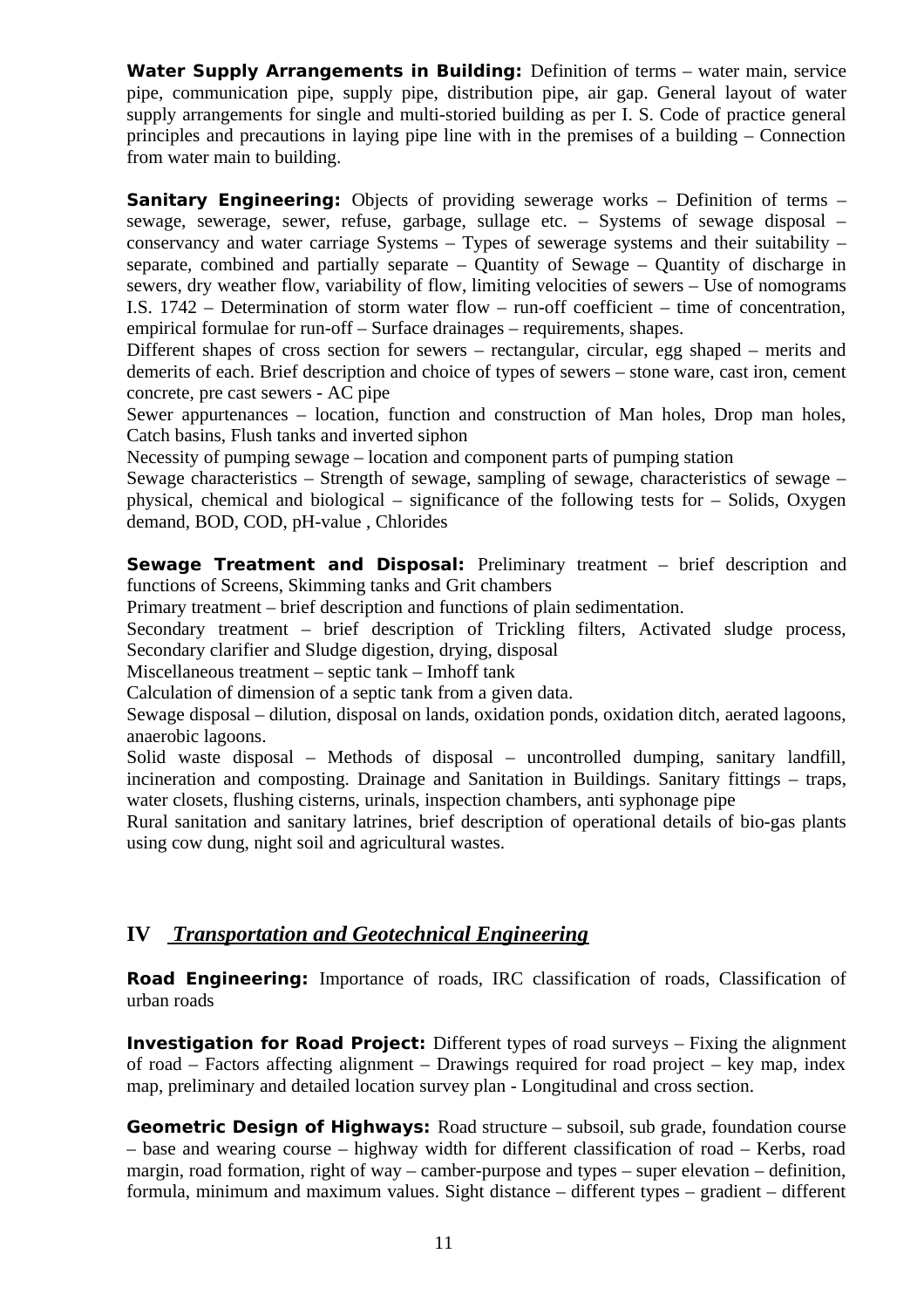types – curves – necessity, types – horizontal, vertical and transition – widening of roads on curves, Road drainage – surface drainage and subsurface drainage. Typical cross sections of a national highway in cutting and embankment

**Highway Construction:** Pavement – objectives, structure, function, types.

Earthen Roads – borrow pits, spoil bank, lead and lift, balancing of earth work, construction procedure.

Water bound macadam roads – materials used – consistent parts – construction – maintenance Bituminous roads – bitumen, asphalt, emulsion, cut back, tar common grades for construction – types of bituminous surface – prime coat, tack coat, seal coat. Construction and maintenance of Surface dressing – Grouted macadam – Premixed macadam – asphalt concrete – bituminous carpet with pre-coated chips. Hill roads  $-$  parts and functions  $-$  types of curves  $-$  drainage structures.

**Traffic Engineering:** Traffic volume study – traffic control devices – road signs – signals – traffic islands.

Road intersections at grade – grade separators – trumpet and cloverleaf patterns.

**Introduction:** Importance of railways – classification of railways based on gauges

**Permanent way:** Component parts of permanent way – types of Rails – Rail joints – types requirements of good joint, fixtures and fastening – simple type of fish plates, coning of wheel, adzing of sleepers, sleepers – definition – materials used. Ballast – function – materials used. Cross section of a BG single and double line in cutting and embankment.

**Laying and Maintenance:** Plate laying – definition, Methods

**Points and Crossings: Points, crossings, turn out, diamond crossing.** 

**Station Yards:** Station yard – marshalling yard – goods yard – shunting yard – loco yard.

**Signalling and Interlocking:** Objectives of signalling, signals types only - modern signalling methods – multiple aspect signalling system – two, three, four aspect system – drooping signals principles of interlocking.

**Introduction:** Surveys, plans and documents for bridge project - IRC classification of bridges. Selection of site – Alignment of bridge – economical span – determination of water way – afflux and vertical clearance – permissible velocities – scour depth, depth foundation.

**Sub Structure:** Different types of piers – abutments (different types) – different types of wing walls – different types of approaches.

**Super Structure:** Descriptive study of different types of bridges – deck, through and semi through bridges – RCC beam bridges – plate girder bridges - steel trussed bridges – arch and bow string girder.

**Tunnel Engineering:** Necessity of tunnels – typical section of tunnels for a national highway and a single and double broad gauge railway track.

**Airport Engineering:** Classification of airport – layout of an airport and locational requirements – airport components – Runway, aprons and taxy way – pattern and layout of runways – selection of site for airport.

**Docks and Harbours:** Requirement and classification – break waters – types, uses – docks.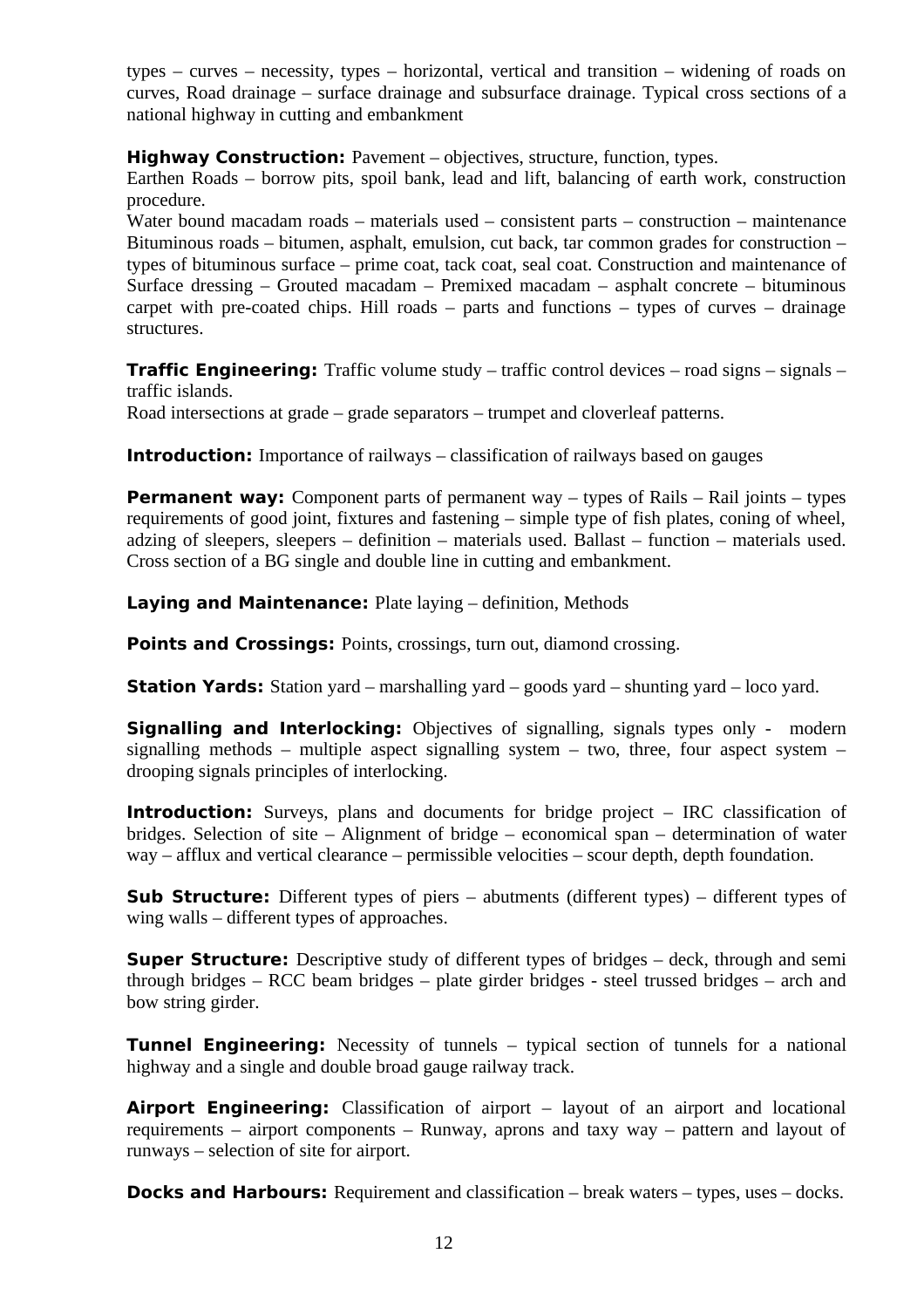**Geotechnical Engineering:** Nature of soil and fundamental relationship – Introduction of soil mechanics – soil Engineering – scope of soil engineering – History of development of soil mechanics – Soil types – residual and transported – soil as a three phase system – water content – unit weight of soil mass – bulk unit weight, dry unit weight, unit weight of solids, saturated unit weight, submerged unit weights – specific gravity – void ratio – porosity – degree of saturation – percentage air voids – air content – density index – functional relationships – problems.

Determination of index properties – water content by oven drying method – specific gravity using pycnometer and specific gravity bottle – particle size distribution – sieve analysis, hydrometer method – particle size distribution curve – consistency of soils – liquid limit, plastic limit, shrinkage limit, plasticity index, consistency index – determination of liquid limits, plastic limit & shrinkage limit – shrinkage ratio – field density by sand replacement method and the core cutter method, classification of soils Necessity – I. S. classification.

Soil water – classification – absorbed water – capillary water – stress condition in soil: Effective and neutral pressures – problems.

Permeability of soil – Darcy's law – discharge velocity and seepage velocity – factors affecting permeability – determination of coefficient of permeability – constant head permeability test – falling head permeability test – problems.

Compaction of soil – Definition and objectives of compaction – Standard Proctor test and modified proctor test – concept of O.M.C and maximum dry density – Zero air voids line – field compaction methods – factors affecting compaction.

Site investigation and sub-soil exploration – objectives – site recognaissance – site exploration – depth of exploration – number and disposition of pits and boring – general exploration – detailed exploration – methods of site exploration – open excavations – boring methods – auger boring – auger and shell boring – wash boring – percussion boring – rotary boring – soil samples and samplers – disturbed sampling – undisturbed sampling – Standard Penetration Test – Geophysical.

Bearing capacity – ultimate bearing capacity, safe bearing capacity and allowable bearing pressure – general and local shear failure – Terzaghi's theory of bearing capacity – effect of water table – plate load test – limitations.

Foundations – different types of foundations – proportioning of foundations – rectangular and trapezoidal combined footings – strap footing – Raft foundation.

Deep foundations – Pile foundation – necessity of pile foundation – classification of piles according to materials, mode of transfer of loads, method of installation, use and displacement of soil. Well foundations – shapes of wells and component parts – sell sinking – tilts and shifts – measures for rectification of tilts and shifts.

## **V** *Analysis and Design of Structures*

**Forces and Moments:** Definition of force – conditions of Equilibrium of forces – Resolution of forces – Principles of resolution – Resultant of a number of coplanar forces acting at a point.

Moment of force – types of moments – principle of moments – Determination of reactions of simply supported beams and overhanging beams with point loads and uniformly distributed loads.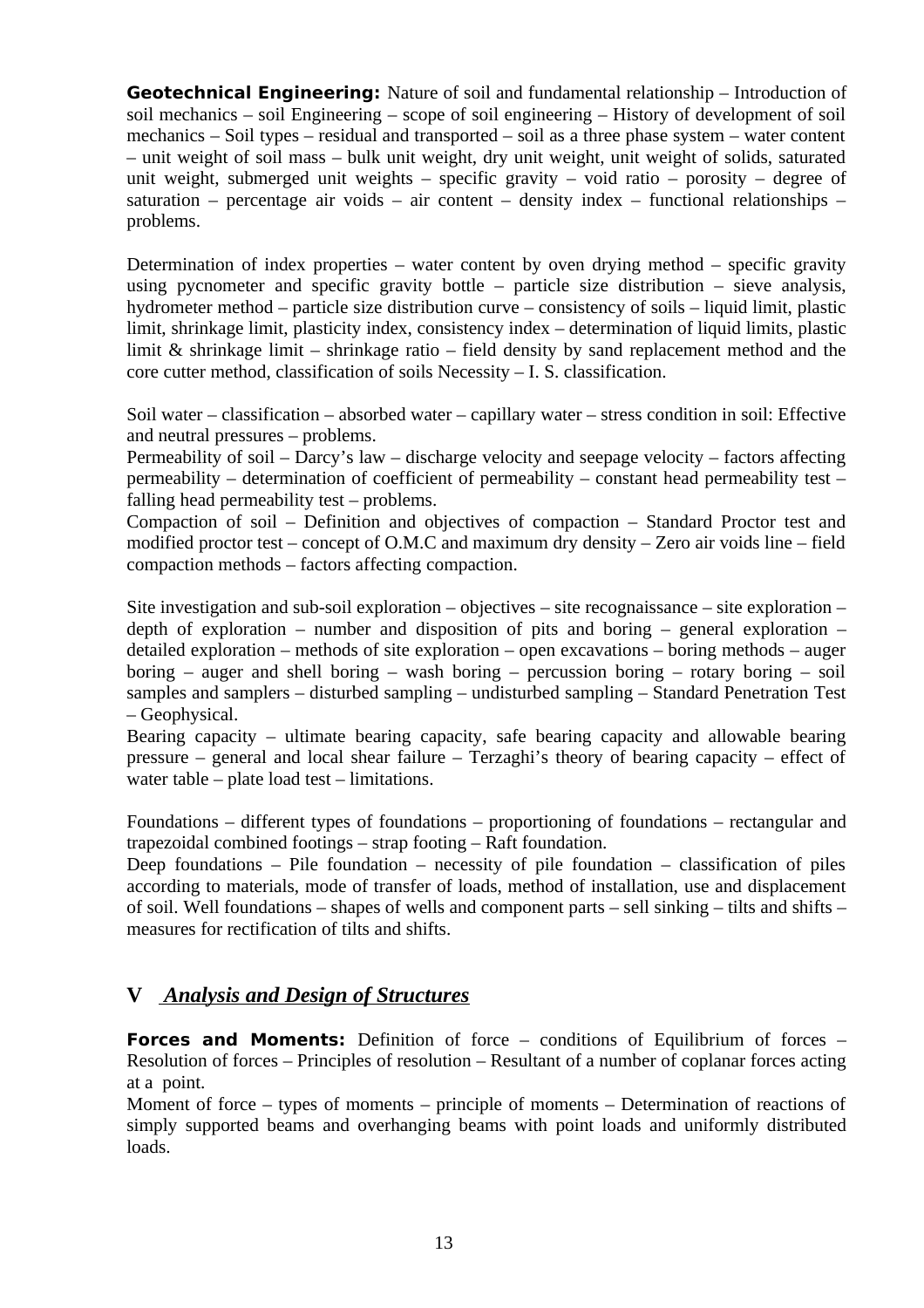**Centre of Gravity:** Definition of centre of gravity  $(C.G.) - C$ . G. of plane in the same straight line and those distributed over a plane – Centroid of plane figures –  $C$ .  $G$ . of solids. Determination of centroid of compound areas and reminders – C. G. of combination of simple solids.

**Moment of Inertia:** Definition of rectangular moment of inertia and polar moment of inertia – radius of gyration, parallel axis theorem and perpendicular axis theorem M. I of simple sections, rectangle, triangle, circle, M. I. of composite areas and remainders.

**Friction:** Static, dynamic and limiting friction – Laws of friction – Angle of friction – coefficient of friction, angle of repose. Equilibrium of a body on inclined rough surface.

**Simple Stresses and strains:** Stress and strain – types of stresses – Elasticity – Hook's law – Young's modulus – stresses and strains in uniform sections of same and composite materials.

Mechanical properties of materials – Elasticity, stiffness, plasticity, toughness, brittleness, ductility, malleability and hardness – Tensile test on ductile material (mild steel bar) and stress strain curve – Compression test on brittle material (cement concrete) and stress strain curve – limit of Proportionality, elastic limit, yield point – ultimate stress – breaking stress – working stress and factor of safety.

**Temperature Stresses:** Elongation and contraction due to temperature change – temperature stress when deformation is fully or partially prevented – temperature stress in composite sections. Linear strain and lateral strain – Poisson's ratio – volumetric strain – Bulk modulus – modulus of rigidity – relationship between Elastic constants – simple problems.

**Strain Energy:** Resilience – proof resilience – modulus of resilience – stress and strain when load is applied gradually, suddenly and with impact.

**Torsion of circular shafts:** Theory of pure torsion – derivation of formula – problems, Power transmitted by circular shafts – problems.

**Beams and bending:** Classification of beams – cantilever, simply supported, fixed, overhanging and continuous.

Types of loading – concentrated, uniformly distributed and uniformly varying load.

Shear force and bending moment – definition and sign conventions.

Calculation of SF and BM for Cantilever, simply supported and overhanging beams and sketching of SF and BM diagrams. Relation between SF and BM. Maximum BM – point of contraflexure.

**Thin Cylinders:** Failure of thin cylindrical shell due to internal pressure – circumferential and longitudinal stresses – Changes in dimension and volume of thin cylinders due to internal pressure.

**Columns and Struts:** Strut, column – failure of strut, short and long columns – types of end conditions. Euler's formula for columns of different end conditions – slenderness ratio – limitations of Euler's formula – applications. Derivations of Rankine's formulae from Euler's formulae – Rankine's constant for different materials – applications

**Analysis of Trusses:** Analysis of truss, determine the magnitude and type of forces in various members of the truss due to loading, using methods of joints – simple problems.

Introduction to method of sections. Introduction to method of resolution of forces by graphical method – Graphical representation of vectors – Bow's notation.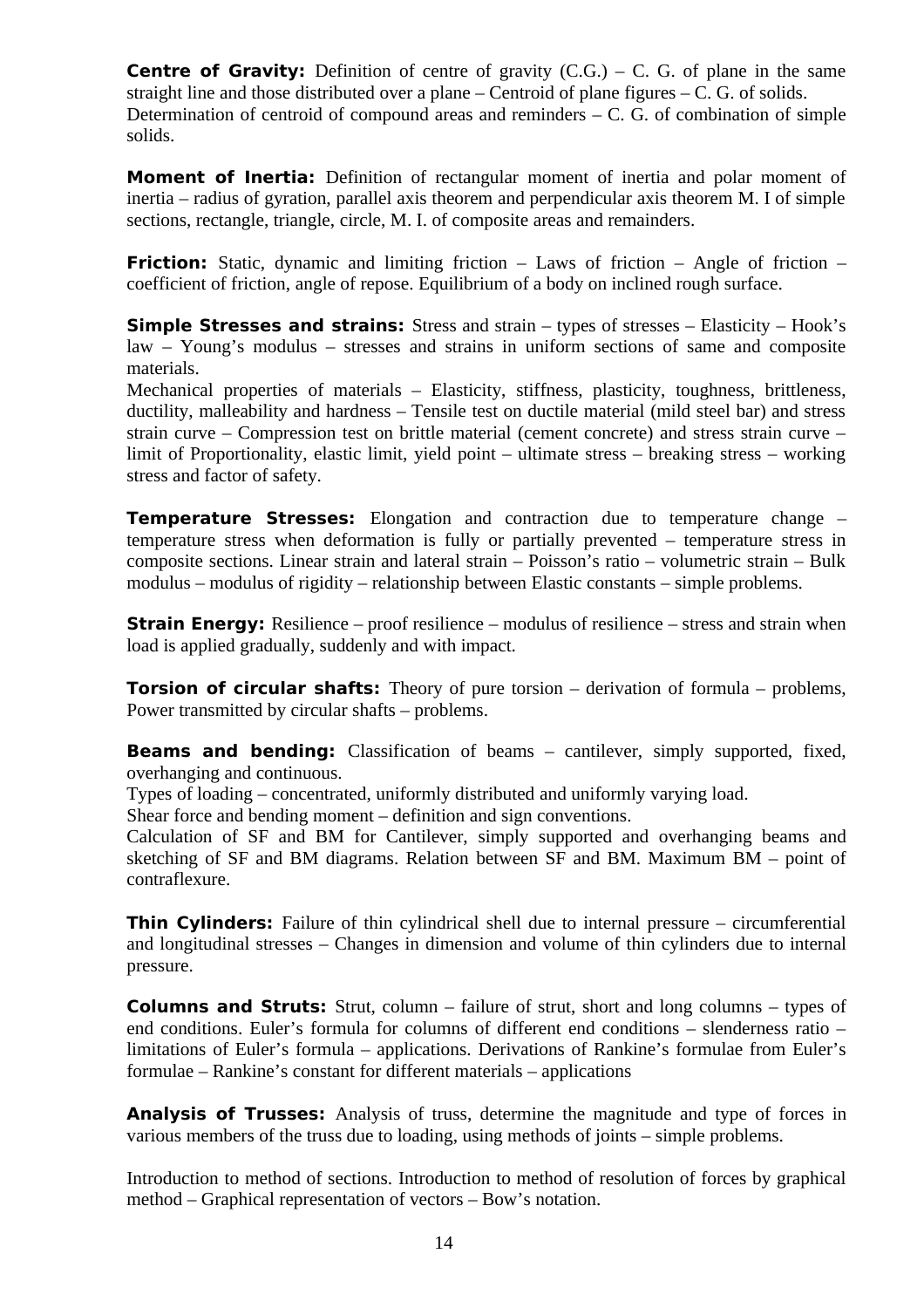**Theory of simple Bending:** Theory of simple bending, Explain the terms 'Neutral axis', 'moment of resistance' and 'section modules'. Apply the theory of simple bending to simple and compound sections to calculate stress, section modulus and moment of resistance. Calculate shear stress distribution in rectangular and I Sections.

**Direct and Bending Stresses:** Eccentric loading of symmetrical columns (about one axis only) – maximum and minimum stress Limit of eccentricity.

**Dams and Retaining Walls:** Trapezoidal dam with vertical water face – forces acting, intensity of pressure at base, conditions of Stability, minimum base width. Retaining wall (trapezoidal with earth face vertical without surcharge) – Rankine's formulae for earth pressure (proof not required) – conditions of stability – minimum base width.

**Fixed Beams:** Fixed beams – advantages, method of finding fixing moments (derivations) BM and SF diagrams for fixed beams under point load and u.d. load (for Symmetrical loading only).

**Deflection of Beams:** Strength and stiffness of beam – curvature, slope and deflection – derivation of the differential equation.

Double integration method (Macaulay's method) of slope and deflection of  $-$  cantilever with point load, cantilever with u. d. load, simply supported beam with point load, S. S. Beam with u. d. load – Problems in cantilever and simply supported beams with combinations of point and u.d. load. Calculation of fixed beam with central point load; fixed beam with UD load over whole span using double integration method.

Moment area method for slope and deflection of beams – Mohr's theorems – application of the method to problems in cantilever beams with point load, UD load, and combinations of point and U. D. Load.

Application of the method to problems in simply supported beam with point load, UD load; and combinations of point and UD Load (Symmetrical load only.)

**Continuous Beams:** Continuous beams – statement of the theorem of three moments – BM and SF diagrams for simple, concentrated and u.d. loads.

**Moment distribution method:** Hardy cross methods of moment distribution – stiffness factor – carry over moment – distribution factor – application to continuous beams and simple portal frames – sketching the SFD and BMD.

**Design:** The subject of RCC and steel are to be taught in SI units and according to the latest IS Codes eg. IS 456-2000, and SP 16, IS 800-2007, IS 875, IS 801 – 1975 and Steel Tables.

Properties of materials of RCC as per the latest IS codes – materials for concrete – Grading of aggregate, proportioning and mixing of concrete, bulking of sand, water cement ratio and placing and compaction of concrete and removal of forms – Grades of concrete and their strength – types of steel used in RCC – the permissible stresses in concrete and steel – The concept of Limit State Design, Partial safety factors in Limit State method of Design, values of Partial safety factors with reference to latest IS codes, Principles of Limit State Design, Characteristic load and characteristic strength, stress-strain curve of concrete and steel, assumptions made in the Limit State method of design, neutral axis depth, limiting value of NA, design a simply supported beam and cantilever beams for different loading conditions for flexure, Design doubly Reinforced rectangular beams under different loading conditions. Design of lintels under different loading conditions. Design of flanged beams under different loading conditions (Use S P16).